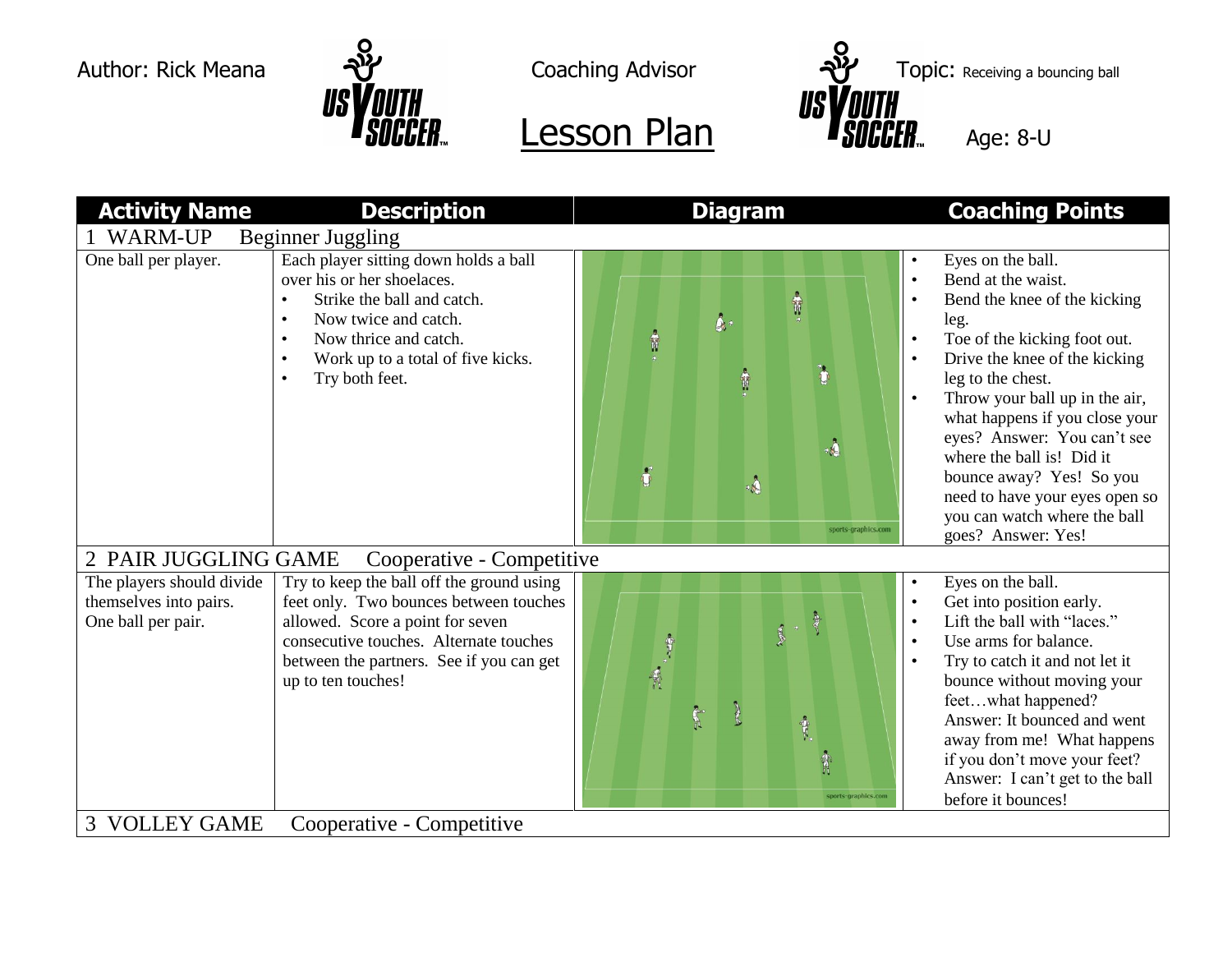Author: Rick Meana  $\frac{1}{2}$  Coaching Advisor  $\frac{1}{2}$  Topic: Receiving a bouncing ball



Lesson Plan **Age: 8-U** Set up 15 yard X 15 yard grids. Two players and one ball in each grid. Two players freely passing a ball inside the grid. Try to keep the ball in the air. The ball may not bounce more than twice before it is played. Count the passes inside the grid each pass is a point. Go for thirty seconds. Try to get more points than other pairs. Get in "line of flight" quick. • Ready, balanced to receive. • Choose "platform"/surface.<br>• Withdraw surface • Withdraw surface. Scoop/"spoon" ball with foot. I saw you catch and drop the ball a couple of times; when you caught it did you just use your hands or did you use your whole body—Answer: my whole body-- what parts? (many answers here - eyes, feet, chest, stomach etc.) 4 GAELIC FOOTBALL Mark out a 20-yard X 20 yard grid with a 5-yard end zone at each end. 6v2 (or 5v3) play volley-catch-volley. Volley ball from the hands so it can be caught by a teammate. If the defender intercepts the ball a point is scored. Try to play into the end zones for a point. Move to the ball. • Support quickly. • Move to open space. Imagine the ball is an egg and your body is hard like a table, what happens when the egg hits the table? Answer: it breaks! Imagine your feet are like sponges, can you "catch" the ball using your feet? Show me! How about your "head"? Your "thigh"? Show me! 5 THE GAME 4v4 to goal. Use a playing area of 40 yards X 30 yards with each goal 6 yards wide. The coach is the 'Boss of the Balls'; toss a new ball in after a goal or when the ball goes out of play. Bonus point if control leads to possession or a goal. Look. • Move to open space. Choose surface quickly.